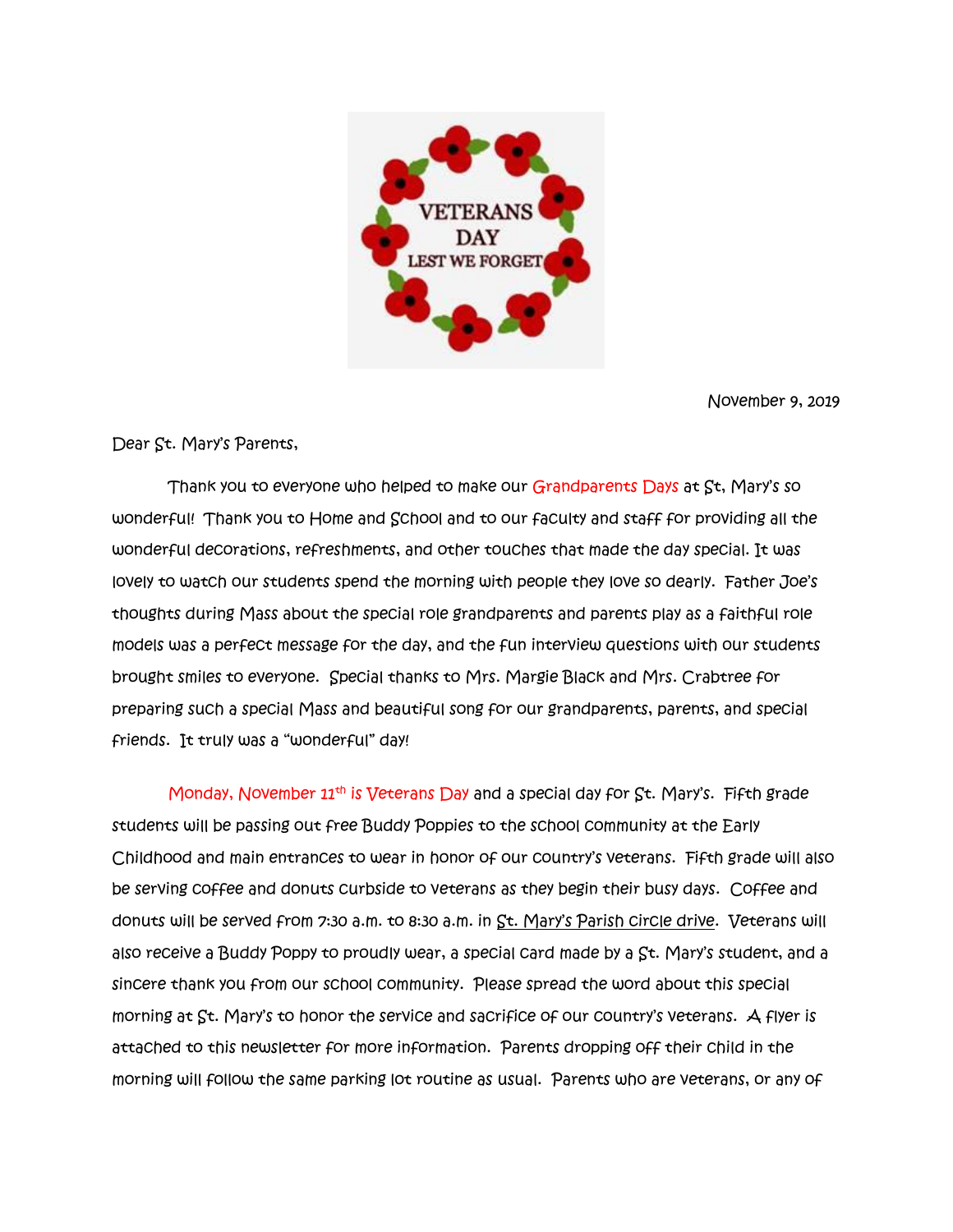our special guests for the morning, will enter the parking lot and then be guided to the right and through the church parking lot, to briefly stop in the parking circle in front of St. Mary's Church for coffee and donuts to be given to them as they stay warm and cozy in their car. I ask that everyone remember and practice parking lot patience and kindness to set a good example and keep everyone safe, thank you. It may take a few extra minutes to get through the parking lot on Monday morning, but this pales in comparison to the service and sacrifice our veterans made on a daily basis for us.

 Thank you to everyone who has brought cold weather items and/or monetary donations to benefit Children's Haven for our monthly Charity Dress Day. Mrs. Sullens's class won the class competition, but all of our students and families are the true winners in practicing generosity, compassion, and thoughtfulness. Thank you! We are collecting gently used coats and jackets, gloves and mittens, and hats through Tuesday, so there are few more days to bring in any items to help keep those in need warm and cozy in the Joplin area this winter.

 St. Mary's Youth basketball signups, along with a parent meeting, will be on Friday, November 15th during the JACS Booster Bash. Boys and girls in grades 3 -6 are eligible to participate in the Spring Valley League. There will be a \$25 registration fee that will cover new uniforms, league fees and equipment this year. There is a \$5 discount when registering more than 1 player from a family, and scholarships are available. There will be a short parent meeting with Coach Howard right after the basketball scrimmage on Friday around 7pm. Please plan to attend! Practices typically start late November/early December and games are scheduled on every Saturday in January and February. This is a volunteer, parent coached league. Remember, all volunteers and coaches must be Virtus trained. If you have any question don't hesitate to contact Ryan Taffner 417-439-9650, Sarah Nangle 417-437-5175 or Brett Reichardt 417-437-6806.

It may seem a little early, but dates have been set for  $\operatorname{\mathsf{St}}$ . Mary's Christmas programs.  $1^\text{st}$ – 5<sup>th</sup> grade students will have their Christmas program on Thursday, December 12<sup>th</sup> starting at 6:30 p.m. in St. Mary's Church, with a hot cocoa and cookie reception following in the Parish Hall afterwards. Early Learners – Kindergarten students will have their Christmas program on Monday, December  $16^{th}$  at 10:00 a.m. in the Parish Hall, with refreshments being served afterwards as well. Please make plans now to attend the programs, see our adorable students singing, and enjoy visiting with family and friends.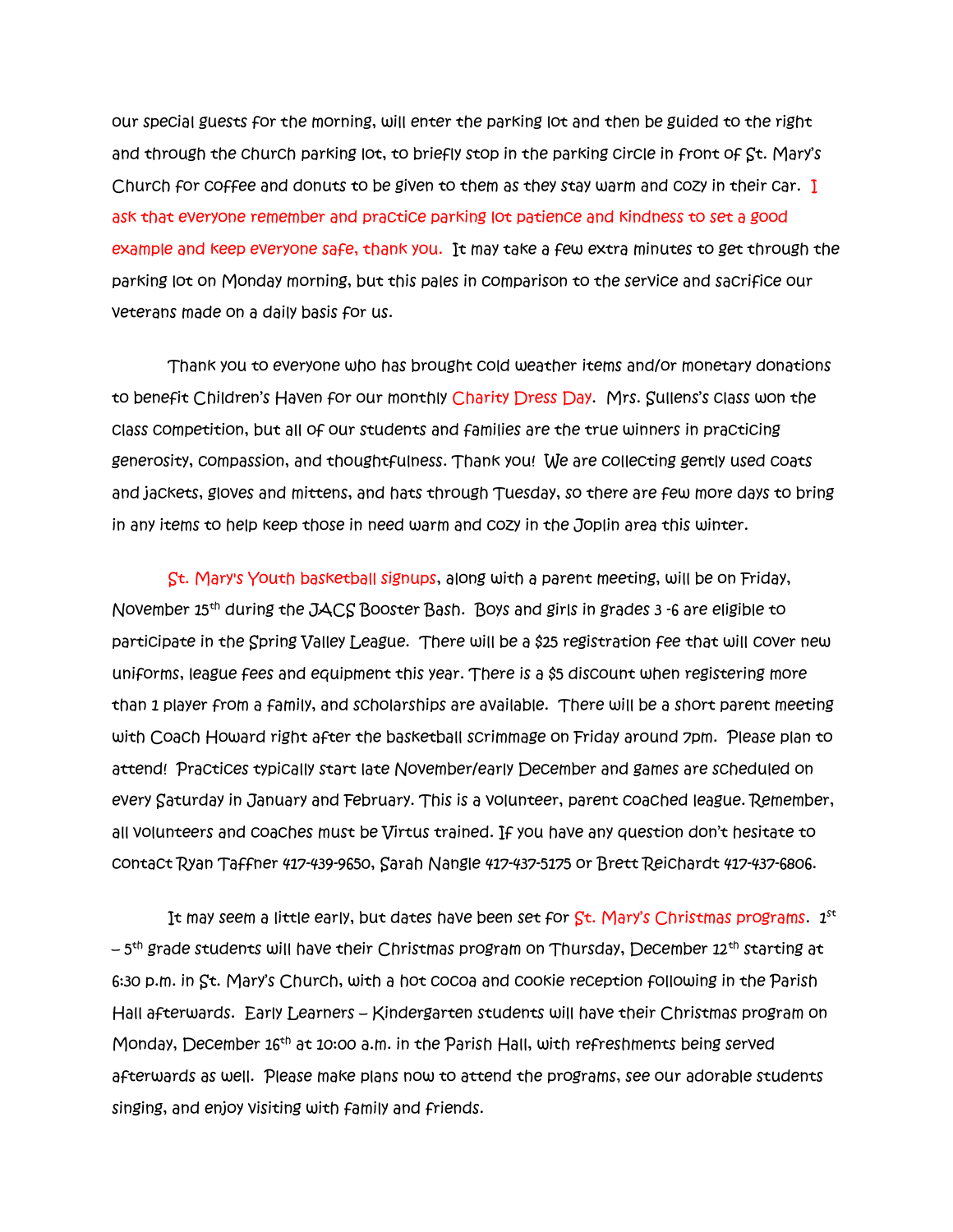As the weather is cooling down, please remember to send your child to school dressed for outdoor recess each day. Students will continue to go outside for recess each day this winter unless the temperature or wind chill is 25° F or below, or if there is precipitation other than snow. Students need a warm winter coat, gloves/mittens/hat, and covered skin to enjoy and benefit from the fresh air and exercise recess provides. Please make sure if girls are wearing something other than uniform pants that their legs are covered. Although knee highs are part of winter dress code, they do not provide the warmth that tights and leggings provide. Even if you do not need these items to be comfortable in winter weather, please be sure your child is dressed to stay cozy and warm. Thank you.

 I hope this newsletter finds you and your family enjoying the sunny weekend weather! The frost in the air reminds us that it is November, and the holidays are just around the corner. Please remember our students, their families, and our school in your prayers this week. We are all blessed to be a part of such a loving and caring school community.

God bless and take care,

Joanne Lown

[jlown@jacss.org](mailto:jlown@jacss.org)

Important (Jpcoming Events:

| Monday, November 11 <sup>th</sup> | <b>Veterans Day</b>                      |
|-----------------------------------|------------------------------------------|
| 8:30a.m.                          | Drive-Thru Thank You for veterans, 7:30- |
|                                   | Moe's Monday                             |
| Thursday, November 14th           | Stack Up Event!                          |
| Monday, November 18 <sup>th</sup> | NO SCHOOL Teacher PD Day                 |